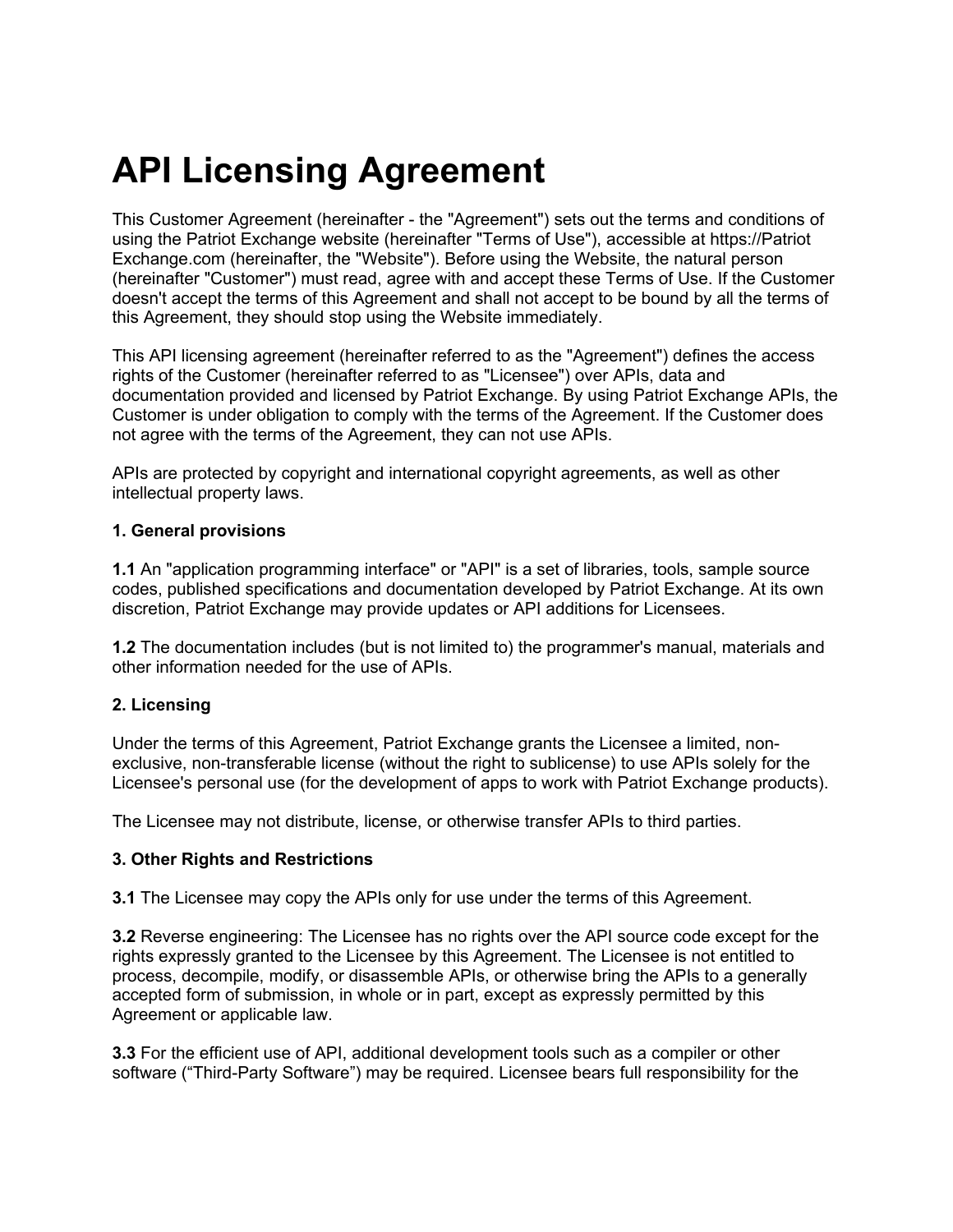purchase of this software and the necessary licenses. Patriot Exchange is not under any obligation and makes no warranties regarding the use of third-party software by the Licensee.

**3.4** The Licensee is not entitled to sublicense their rights under this Agreement, except for the cases expressly provided in this Agreement. The Licensee may not use Patriot Exchange trademarks or trade names. Patriot Exchange reserves all rights not expressly granted herein.

**3.5** The Licensee cannot obtain patent rights to APIs or applications developed using the Patriot Exchange API or APIs of other Patriot Exchange API licensees to create, use or sell any products or technologies.

## **4. Property**

Patriot Exchange shall reserve the property rights, including all rights to patents, copyrights, trade secrets, trademark and other intellectual property rights to APIs and any changes thereto. Patriot Exchange has exclusive right to register any patents and copyrights. The Licensee recognizes that under this Agreement the Licensee does not have property rights over APIs, only the right to limited use under the terms of this Agreement.

# **5. Support**

Patriot Exchange Customer Support does not provide technical support for the APIs under the terms of this Agreement and does not provide updates, bug fixes or API changes.

## **6. Confidentiality**

**6.1** APIs contain valuable information about the company and commercial secrets belonging to Patriot Exchange. These remain the property of Patriot Exchange. Licensees are required to avoid disclosing this information and avoid unauthorized use of APIs.

**6.2** The Licensee shall not disclose, advertise or publish the terms of this Agreement without the prior written consent of Patriot Exchange. Any press release or publication relevant to this Agreement is subject to prior review and written approval by Patriot Exchange.

## **7. No Warranty**

APIs and documentation are provided "as is" without warranty of any kind. Patriot Exchange does not warrant that APIs and documentation are suitable for use by Licensee and free of defects or errors. In addition, Patriot Exchange does not guarantee continuous and uninterrupted access to APIs and documentation and makes no warranties or representations regarding the results of their use.

## **8. Limitation of Liability**

The Licensee is fully liable for any damage to their computer system or loss of data resulting from the download or use of APIs. Patriot Exchange shall not be liable for any special, incidental, consequential damages (including, but not limited to, loss of profits, suspension or termination of work, failure or breakdown of the computer, loss of information or any other damages, including financial damages, arising from the use of or inability to use APIs or the provision or lack of provision of support services), even if Patriot Exchange has been notified of the possibility of such damage.